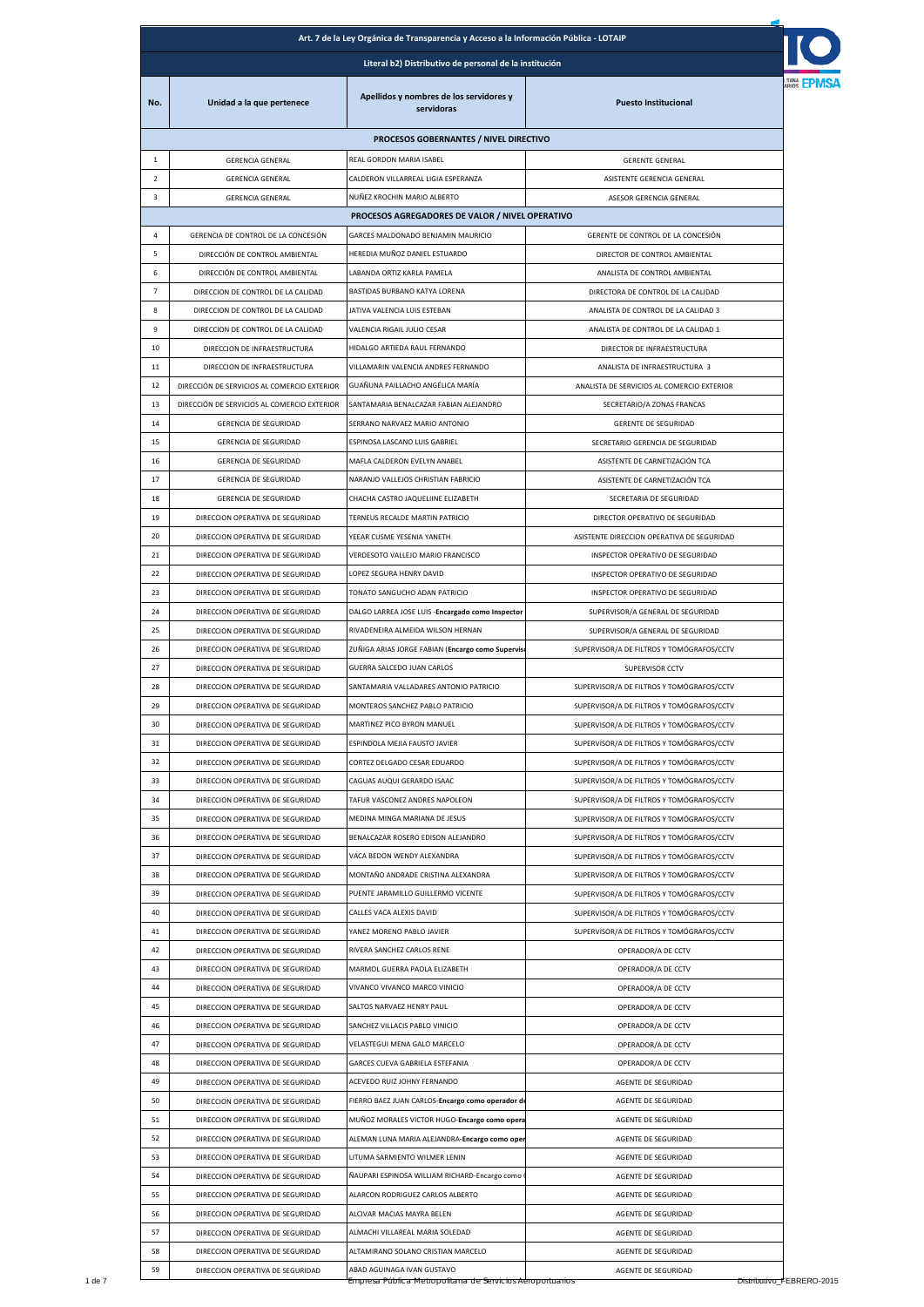| 60  | DIRECCION OPERATIVA DE SEGURIDAD | AMORES LASCANO WILLIAN PATRICIO             | AGENTE DE SEGURIDAD                                      |  |
|-----|----------------------------------|---------------------------------------------|----------------------------------------------------------|--|
| 61  | DIRECCION OPERATIVA DE SEGURIDAD | ANDRADE SEGOVIA JUAN AQUILES                | AGENTE DE SEGURIDAD                                      |  |
| 62  | DIRECCION OPERATIVA DE SEGURIDAD | MEDRANO BENALCAZAR SASKIA KARINA            | AGENTE DE SEGURIDAD                                      |  |
| 63  | DIRECCION OPERATIVA DE SEGURIDAD | ALAVA GARCIA MARCELO EUGENIO                | DE SERVICIOS AEROPORTUARIOS EPMSA<br>AGENTE DE SEGURIDAD |  |
| 64  | DIRECCION OPERATIVA DE SEGURIDAD | BARRAGAN ORELLANA NELSON DAVID              | AGENTE DE SEGURIDAD                                      |  |
| 65  | DIRECCION OPERATIVA DE SEGURIDAD | BASANTES RODRIGUEZ DOLORES JACKELINE        | AGENTE DE SEGURIDAD                                      |  |
| 66  | DIRECCION OPERATIVA DE SEGURIDAD | BAUZ ORTIZ ENRIQUE FABIAN                   | AGENTE DE SEGURIDAD                                      |  |
| 67  | DIRECCION OPERATIVA DE SEGURIDAD | AREVALO IMACAÑA MARIA MATILDE               | AGENTE DE SEGURIDAD                                      |  |
| 68  |                                  |                                             | AGENTE DE SEGURIDAD                                      |  |
|     | DIRECCION OPERATIVA DE SEGURIDAD | CALVOPIÑA NARVAEZ PEDRO DANIEL              |                                                          |  |
| 69  | DIRECCION OPERATIVA DE SEGURIDAD | AGUINAGA ALMEIDA MAIRA MARILU               | AGENTE DE SEGURIDAD                                      |  |
| 70  | DIRECCION OPERATIVA DE SEGURIDAD | CAMPOVERDE CAMPOVERDE LIDIA MARIA           | AGENTE DE SEGURIDAD                                      |  |
| 71  | DIRECCION OPERATIVA DE SEGURIDAD | CAMPOVERDE CAMPOVERDE MIRIAN ROSARIO        | AGENTE DE SEGURIDAD                                      |  |
| 72  | DIRECCION OPERATIVA DE SEGURIDAD | CASTILLO SOSA DIEGO ARMANDO                 | AGENTE DE SEGURIDAD                                      |  |
| 73  | DIRECCION OPERATIVA DE SEGURIDAD | CAZA SUQUILLO WILIAN SANTIAGO               | AGENTE DE SEGURIDAD                                      |  |
| 74  | DIRECCION OPERATIVA DE SEGURIDAD | CEDEÑO PLUAS FRANKLIN ANDRES                | AGENTE DE SEGURIDAD                                      |  |
| 75  | DIRECCION OPERATIVA DE SEGURIDAD | AGUIRRE CARVAJAL DIEGO MARCELO              | AGENTE DE SEGURIDAD                                      |  |
| 76  | DIRECCION OPERATIVA DE SEGURIDAD | AMAGUAÑA VEGA SANDRA JANETH                 | AGENTE DE SEGURIDAD                                      |  |
| 77  | DIRECCION OPERATIVA DE SEGURIDAD | CHAVEZ PARRA ALVARO RENATO                  | AGENTE DE SEGURIDAD                                      |  |
| 78  | DIRECCION OPERATIVA DE SEGURIDAD | CHAVEZ VALENCIA BYRON RICARDO               | AGENTE DE SEGURIDAD                                      |  |
| 79  | DIRECCION OPERATIVA DE SEGURIDAD | TAPIA LARA LUIS GUILLERMO                   | AGENTE DE SEGURIDAD                                      |  |
| 80  | DIRECCION OPERATIVA DE SEGURIDAD | CONTRERAS CAMACHO BYRON ANTONIO VICENTE     | AGENTE DE SEGURIDAD                                      |  |
| 81  | DIRECCION OPERATIVA DE SEGURIDAD | DIAZ VITERI GUSTAVO JAVIER                  | AGENTE DE SEGURIDAD                                      |  |
| 82  | DIRECCION OPERATIVA DE SEGURIDAD | CRIOLLO ROMERO GLORIA PIEDAD                | AGENTE DE SEGURIDAD                                      |  |
| 83  | DIRECCION OPERATIVA DE SEGURIDAD | ANDINO REINOSO RITA SHEILA                  | AGENTE DE SEGURIDAD                                      |  |
| 84  | DIRECCION OPERATIVA DE SEGURIDAD | CUMBAL PEREZ PAOLA ALEJANDRA                | AGENTE DE SEGURIDAD                                      |  |
|     |                                  |                                             |                                                          |  |
| 85  | DIRECCION OPERATIVA DE SEGURIDAD | FIERRO ARROYO HENRRY PAUL                   | AGENTE DE SEGURIDAD                                      |  |
| 86  | DIRECCION OPERATIVA DE SEGURIDAD | FLOR HERRERA CHRISTIAN FERNANDO             | AGENTE DE SEGURIDAD                                      |  |
| 87  | DIRECCION OPERATIVA DE SEGURIDAD | FLORES CULQUI ORLANDO HERIBERTO             | AGENTE DE SEGURIDAD                                      |  |
| 88  | DIRECCION OPERATIVA DE SEGURIDAD | GALLARDO ALBARRACIN GONZALO OSWALDO         | AGENTE DE SEGURIDAD                                      |  |
| 89  | DIRECCION OPERATIVA DE SEGURIDAD | GARCIA CAIZAPANTA GONZALO AUGUSTO           | AGENTE DE SEGURIDAD                                      |  |
| 90  | DIRECCION OPERATIVA DE SEGURIDAD | GUERRERO TIPAS ANGEL MARIA                  | AGENTE DE SEGURIDAD                                      |  |
| 91  | DIRECCION OPERATIVA DE SEGURIDAD | GARCIA FIERRO MIRIAN TERESA                 | AGENTE DE SEGURIDAD                                      |  |
| 92  | DIRECCION OPERATIVA DE SEGURIDAD | ANALUISA CRUZ JESUS MARCELO                 | AGENTE DE SEGURIDAD                                      |  |
| 93  | DIRECCION OPERATIVA DE SEGURIDAD | GARCIA REYES WILLIAMS HENRY                 | AGENTE DE SEGURIDAD                                      |  |
| 94  | DIRECCION OPERATIVA DE SEGURIDAD | <b>GARRIDO HECTOR ARTURO</b>                | AGENTE DE SEGURIDAD                                      |  |
| 95  | DIRECCION OPERATIVA DE SEGURIDAD | MACIAS TUITICE DAVID XAVIER                 | AGENTE DE SEGURIDAD                                      |  |
| 96  | DIRECCION OPERATIVA DE SEGURIDAD | GONZALEZ HERRERA MARIO JAVIER               | AGENTE DE SEGURIDAD                                      |  |
| 97  | DIRECCION OPERATIVA DE SEGURIDAD | HARO FLORES DIEGO FERNANDO                  | AGENTE DE SEGURIDAD                                      |  |
| 98  | DIRECCION OPERATIVA DE SEGURIDAD | INTRIAGO CABRERA LEONARDO MIGUEL            | AGENTE DE SEGURIDAD                                      |  |
| 99  | DIRECCION OPERATIVA DE SEGURIDAD | INTRIAGO CORREA LUCIA MARISOL               | AGENTE DE SEGURIDAD                                      |  |
| 100 | DIRECCION OPERATIVA DE SEGURIDAD | CAMUES PILATAXI WILMAN EDUARDO              | AGENTE DE SEGURIDAD                                      |  |
| 101 | DIRECCION OPERATIVA DE SEGURIDAD | JARAMILLO OSSANDON JAVIER MARCELO           | AGENTE DE SEGURIDAD                                      |  |
| 102 | DIRECCION OPERATIVA DE SEGURIDAD | JARAMILLO SAAVEDRA AUGUSTO SANTIAGO         | AGENTE DE SEGURIDAD                                      |  |
|     |                                  |                                             |                                                          |  |
| 103 | DIRECCION OPERATIVA DE SEGURIDAD | ARCE JARAMILLO DIEGO ALEJANDRO              | AGENTE DE SEGURIDAD                                      |  |
| 104 | DIRECCION OPERATIVA DE SEGURIDAD | LARA SOTOMAYOR EDGAR CRISTOBAL              | AGENTE DE SEGURIDAD                                      |  |
| 105 | DIRECCION OPERATIVA DE SEGURIDAD | LASSO DIAZ LUIS MARCELO                     | AGENTE DE SEGURIDAD                                      |  |
| 106 | DIRECCION OPERATIVA DE SEGURIDAD | LEIVA CAMPOVERDE FERNANDO ARTEMAN           | AGENTE DE SEGURIDAD                                      |  |
| 107 | DIRECCION OPERATIVA DE SEGURIDAD | LEIVA RODRIGUEZ PABLO EMILIO                | AGENTE DE SEGURIDAD                                      |  |
| 108 | DIRECCION OPERATIVA DE SEGURIDAD | ARROYO FLORES PABLO ANDRES                  | AGENTE DE SEGURIDAD                                      |  |
| 109 | DIRECCION OPERATIVA DE SEGURIDAD | LOPEZ GUERRERO LUIS ERNESTO                 | AGENTE DE SEGURIDAD                                      |  |
| 110 | DIRECCION OPERATIVA DE SEGURIDAD | LOPEZ LOOR MARIA LORENA                     | AGENTE DE SEGURIDAD                                      |  |
| 111 | DIRECCION OPERATIVA DE SEGURIDAD | AVILA CABEZAS BALBINA MARJORIE              | AGENTE DE SEGURIDAD                                      |  |
| 112 | DIRECCION OPERATIVA DE SEGURIDAD | BARRAGAN GUERRERO CINTIA MARIBEL            | AGENTE DE SEGURIDAD                                      |  |
| 113 | DIRECCION OPERATIVA DE SEGURIDAD | BENALCAZAR HERRERA MAYRA CRISTINA           | AGENTE DE SEGURIDAD                                      |  |
| 114 | DIRECCION OPERATIVA DE SEGURIDAD | MATAMOROS QUIROZ FRANCO EGIDIO              | AGENTE DE SEGURIDAD                                      |  |
| 115 | DIRECCION OPERATIVA DE SEGURIDAD | MOREANO TOAPANTA WILSON FERNANDO            |                                                          |  |
|     |                                  |                                             | AGENTE DE SEGURIDAD                                      |  |
| 116 | DIRECCION OPERATIVA DE SEGURIDAD | MENDIA OÑATE MYRIAN DEL PILAR               | AGENTE DE SEGURIDAD                                      |  |
| 117 |                                  | MONTESDEOCA CARRIEL CONSUELO DE LOS ANGELES | AGENTE DE SEGURIDAD                                      |  |
|     | DIRECCION OPERATIVA DE SEGURIDAD |                                             |                                                          |  |
| 118 | DIRECCION OPERATIVA DE SEGURIDAD | MERCHAN BAQUERIZO EDUARDO PATRICIO          | AGENTE DE SEGURIDAD                                      |  |
| 119 | DIRECCION OPERATIVA DE SEGURIDAD | MERINO MANCHENO ROBERTO CARLOS              | AGENTE DE SEGURIDAD                                      |  |
| 120 | DIRECCION OPERATIVA DE SEGURIDAD | MIÑO ORTEGA CRISTIAN MARCEL                 | AGENTE DE SEGURIDAD                                      |  |
| 121 | DIRECCION OPERATIVA DE SEGURIDAD | BENAVIDES HARO MARCO JAVIER                 | AGENTE DE SEGURIDAD                                      |  |
| 122 | DIRECCION OPERATIVA DE SEGURIDAD | MIRANDA ORELLANA BORIS DANILO               | AGENTE DE SEGURIDAD                                      |  |
| 123 | DIRECCION OPERATIVA DE SEGURIDAD | MOLINA MORENO RAMIRO OLMEDO                 | AGENTE DE SEGURIDAD                                      |  |
| 124 | DIRECCION OPERATIVA DE SEGURIDAD | MONTALVO ENRIQUEZ PEDRO RAFAEL              | AGENTE DE SEGURIDAD                                      |  |
| 125 | DIRECCION OPERATIVA DE SEGURIDAD | MORALES PAVON FREDDY ANGEL                  | AGENTE DE SEGURIDAD                                      |  |
| 126 | DIRECCION OPERATIVA DE SEGURIDAD | MORENO TELMO AUGUSTO                        | AGENTE DE SEGURIDAD<br>Distributivo FEBRERO-2015         |  |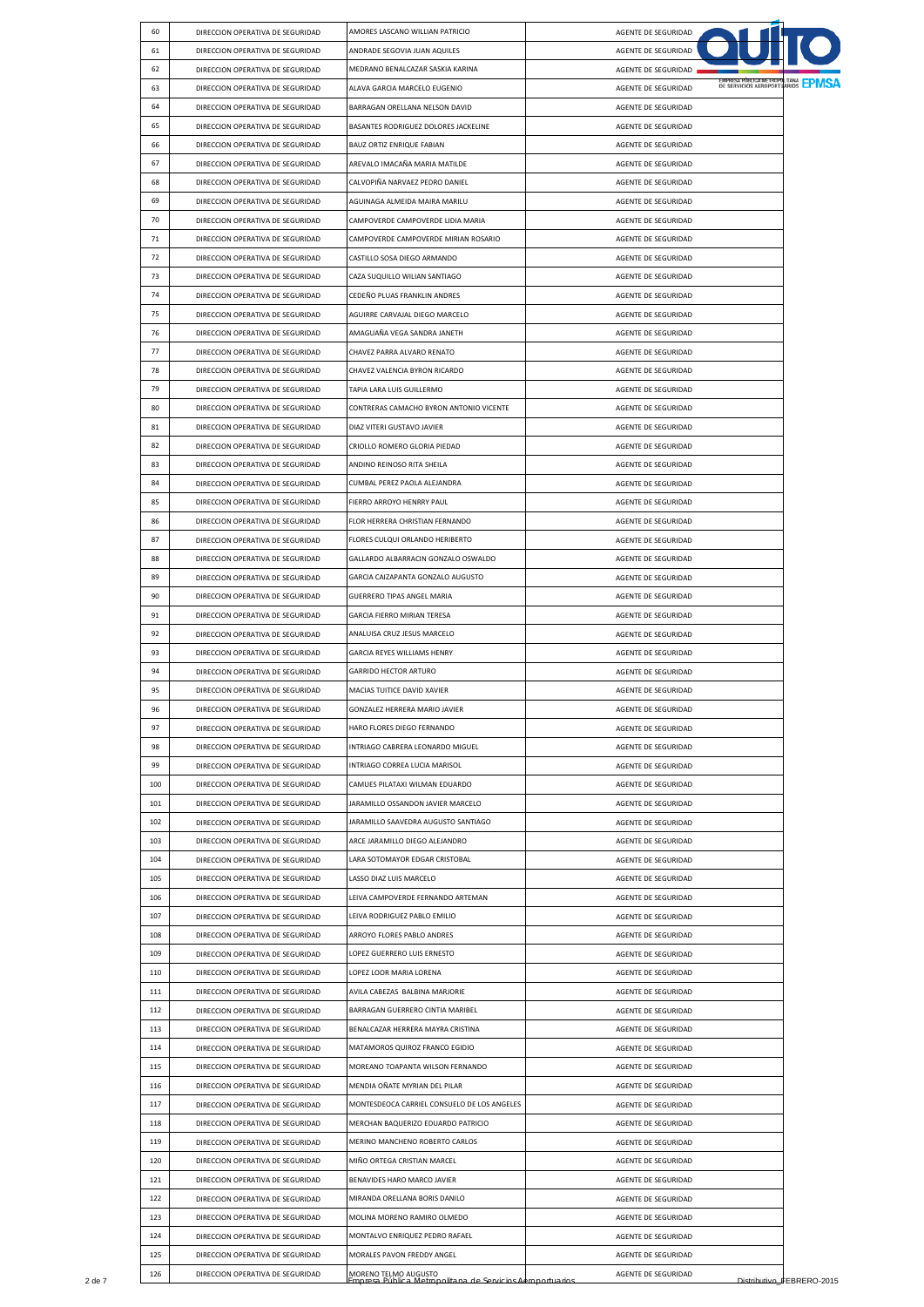| 127 | DIRECCION OPERATIVA DE SEGURIDAD | NARANJO SALGUERO AIDA DE LOS ANGELES | AGENTE DE SEGURIDAD                                             |
|-----|----------------------------------|--------------------------------------|-----------------------------------------------------------------|
| 128 | DIRECCION OPERATIVA DE SEGURIDAD | NARVAEZ CAMINO DIEGO FERNANDO        | AGENTE DE SEGURIDAD                                             |
| 129 | DIRECCION OPERATIVA DE SEGURIDAD | GALARZA CABRERA GISELA GUADALUPE     | AGENTE DE SEGURIDAD                                             |
| 130 | DIRECCION OPERATIVA DE SEGURIDAD | NARVAEZ SEGURA JOSELITO ONASIS       | DE SERVICIOS AEROPORTUARIOS <b>EPMSA</b><br>AGENTE DE SEGURIDAD |
| 131 | DIRECCION OPERATIVA DE SEGURIDAD | DIAZ BASTIDAS MANOLO PATRICIO        | AGENTE DE SEGURIDAD                                             |
| 132 | DIRECCION OPERATIVA DE SEGURIDAD | OLIVES JAMA ELIO DIOMEDES            | AGENTE DE SEGURIDAD                                             |
| 133 | DIRECCION OPERATIVA DE SEGURIDAD | ORDOÑEZ TOSCANO GUSTAVO ISAIAS       | AGENTE DE SEGURIDAD                                             |
| 134 | DIRECCION OPERATIVA DE SEGURIDAD | ORELLANA BARZALLO FRIDA ANGELITA     | AGENTE DE SEGURIDAD                                             |
| 135 | DIRECCION OPERATIVA DE SEGURIDAD | ORELLANA FREIRE CRISTIAN NAPOLEON    | AGENTE DE SEGURIDAD                                             |
| 136 | DIRECCION OPERATIVA DE SEGURIDAD | OROZCO NARVAEZ DELIA MARIA           | AGENTE DE SEGURIDAD                                             |
| 137 | DIRECCION OPERATIVA DE SEGURIDAD | ORTEGA MORILLO HILDA LILIANA         | AGENTE DE SEGURIDAD                                             |
| 138 | DIRECCION OPERATIVA DE SEGURIDAD | BRAVO PROAÑO MANUELA DEL ROCIO       | AGENTE DE SEGURIDAD                                             |
| 139 | DIRECCION OPERATIVA DE SEGURIDAD | PACHACAMA GUALLICHICO CESAR AUGUSTO  | AGENTE DE SEGURIDAD                                             |
| 140 | DIRECCION OPERATIVA DE SEGURIDAD | ARIAS NAVARRETE WILSON BERNARDO      | AGENTE DE SEGURIDAD                                             |
| 141 | DIRECCION OPERATIVA DE SEGURIDAD | PAEZ GUACHAMIN BYRON GUSTAVO         | AGENTE DE SEGURIDAD                                             |
| 142 | DIRECCION OPERATIVA DE SEGURIDAD | PAZMIÑO CONRRADO PATRICIO RODRIGO    | AGENTE DE SEGURIDAD                                             |
| 143 | DIRECCION OPERATIVA DE SEGURIDAD | PEÑA BALDEON GUILLERMO PAUL          | AGENTE DE SEGURIDAD                                             |
|     | DIRECCION OPERATIVA DE SEGURIDAD |                                      |                                                                 |
| 144 |                                  | QUINTEROS MOSQUERA HENRRY GUSTAVO    | AGENTE DE SEGURIDAD                                             |
| 145 | DIRECCION OPERATIVA DE SEGURIDAD | BALSECA LUCAS OSWALDO ANTONIO MIGUEL | AGENTE DE SEGURIDAD                                             |
| 146 | DIRECCION OPERATIVA DE SEGURIDAD | VILLACIS PEÑARRIETA EDGAR DANIEL     | AGENTE DE SEGURIDAD                                             |
| 147 | DIRECCION OPERATIVA DE SEGURIDAD | ROBALINO RIVERA IRINA KATIUSCA       | AGENTE DE SEGURIDAD                                             |
| 148 | DIRECCION OPERATIVA DE SEGURIDAD | BRITO CABEZAS GALO DAVID             | AGENTE DE SEGURIDAD                                             |
| 149 | DIRECCION OPERATIVA DE SEGURIDAD | ROBLES VALDEZ EFREN                  | AGENTE DE SEGURIDAD                                             |
| 150 | DIRECCION OPERATIVA DE SEGURIDAD | RODRIGUEZ HERNANDEZ TAÑA             | AGENTE DE SEGURIDAD                                             |
| 151 | DIRECCION OPERATIVA DE SEGURIDAD | MONTAGUANO HERNANDEZ LUIS EDISON     | AGENTE DE SEGURIDAD                                             |
| 152 | DIRECCION OPERATIVA DE SEGURIDAD | CADENA TORO ANDREA STEPHANY          | AGENTE DE SEGURIDAD                                             |
| 153 | DIRECCION OPERATIVA DE SEGURIDAD | ROSALES GARCES PABLO ESTEBAN         | AGENTE DE SEGURIDAD                                             |
| 154 | DIRECCION OPERATIVA DE SEGURIDAD | ROSERO ZALDUMBIDE ROBERTO CARLOS     | AGENTE DE SEGURIDAD                                             |
| 155 | DIRECCION OPERATIVA DE SEGURIDAD | RUEDA ROJAS MANUEL ANTONIO           | AGENTE DE SEGURIDAD                                             |
| 156 | DIRECCION OPERATIVA DE SEGURIDAD | OLIVES JAMA WACINTON AMABLE          | AGENTE DE SEGURIDAD                                             |
| 157 | DIRECCION OPERATIVA DE SEGURIDAD | CAICEDO BURGOS FRANKLIN JOHN         | AGENTE DE SEGURIDAD                                             |
| 158 | DIRECCION OPERATIVA DE SEGURIDAD | LARA BERMEO KLEVER JUBITO            | AGENTE DE SEGURIDAD                                             |
| 159 | DIRECCION OPERATIVA DE SEGURIDAD | BENALCAZAR MELENDEZ EDISON OSWALDO   | AGENTE DE SEGURIDAD                                             |
| 160 | DIRECCION OPERATIVA DE SEGURIDAD | TITUAÑA PACHECO FAUSTO CRISTIAN      | AGENTE DE SEGURIDAD                                             |
| 161 | DIRECCION OPERATIVA DE SEGURIDAD | OSORIO SEGOVIA AMADO JORGE           | AGENTE DE SEGURIDAD                                             |
| 162 | DIRECCION OPERATIVA DE SEGURIDAD | BARRERA ORTEGA JUAN PABLO            | AGENTE DE SEGURIDAD                                             |
| 163 | DIRECCION OPERATIVA DE SEGURIDAD | TRUJILLO MUÑOZ SANTIAGO GABRIEL      | AGENTE DE SEGURIDAD                                             |
| 164 | DIRECCION OPERATIVA DE SEGURIDAD | GONZALEZ CRIOLLO FERNANDO NICANOR    | AGENTE DE SEGURIDAD                                             |
| 165 | DIRECCION OPERATIVA DE SEGURIDAD | VACA ORTIZ ALBERTO                   | AGENTE DE SEGURIDAD                                             |
| 166 | DIRECCION OPERATIVA DE SEGURIDAD | VEGA MOREJON DIEGO JOSE              |                                                                 |
|     |                                  | VERGARA RAMIREZ HUGO VINICIO         | AGENTE DE SEGURIDAD                                             |
| 167 | DIRECCION OPERATIVA DE SEGURIDAD |                                      | AGENTE DE SEGURIDAD                                             |
| 168 | DIRECCION OPERATIVA DE SEGURIDAD | VILLA PEREZ JORGE ANIBAL             | AGENTE DE SEGURIDAD                                             |
| 169 | DIRECCION OPERATIVA DE SEGURIDAD | VILLACRES LARA MARCO ANTONIO         | AGENTE DE SEGURIDAD                                             |
| 170 | DIRECCION OPERATIVA DE SEGURIDAD | CAIZA ZAPATA TANIA PAULINA           | AGENTE DE SEGURIDAD                                             |
| 171 | DIRECCION OPERATIVA DE SEGURIDAD | VITERI SORIA LAURA ELISA             | AGENTE DE SEGURIDAD                                             |
| 172 | DIRECCION OPERATIVA DE SEGURIDAD | ZALDUMBIDE ALBUJA XAVIER ALEX        | AGENTE DE SEGURIDAD                                             |
| 173 | DIRECCION OPERATIVA DE SEGURIDAD | ZUMARRAGA NARVAEZ RENE OMAR          | AGENTE DE SEGURIDAD                                             |
| 174 | DIRECCION OPERATIVA DE SEGURIDAD | CAJAS CUSME ALEXIS GUSTAVO           | AGENTE DE SEGURIDAD                                             |
| 175 | DIRECCION OPERATIVA DE SEGURIDAD | AGUIAR ORTA LUIS HUMBERTO            | AGENTE DE SEGURIDAD                                             |
| 176 | DIRECCION OPERATIVA DE SEGURIDAD | ANDINO PANCHI GINNIO RAMIRO          | AGENTE DE SEGURIDAD                                             |
| 177 | DIRECCION OPERATIVA DE SEGURIDAD | CAMACHO CALDERON SARA SALOME         | AGENTE DE SEGURIDAD                                             |
| 178 | DIRECCION OPERATIVA DE SEGURIDAD | CADENA GUIASE RICHARD IVAN           | AGENTE DE SEGURIDAD                                             |
| 179 | DIRECCION OPERATIVA DE SEGURIDAD | CASTILLO ARCOS ALEXIS GABRIEL        | AGENTE DE SEGURIDAD                                             |
| 180 | DIRECCION OPERATIVA DE SEGURIDAD | CHICAIZA ATI EDUARDO PATRICIO        | AGENTE DE SEGURIDAD                                             |
| 181 | DIRECCION OPERATIVA DE SEGURIDAD | GAROFALO GARCIA EDGAR NAPOLEON       | AGENTE DE SEGURIDAD                                             |
| 182 | DIRECCION OPERATIVA DE SEGURIDAD | GRANJA JACOME CRISTIAN MIGUEL        | AGENTE DE SEGURIDAD                                             |
| 183 | DIRECCION OPERATIVA DE SEGURIDAD | GUANOTASIG CHICAIZA CRISTIAN PAUL    | AGENTE DE SEGURIDAD                                             |
| 184 | DIRECCION OPERATIVA DE SEGURIDAD | JIMENEZ CORAL ANIBAL ORLANDO         | AGENTE DE SEGURIDAD                                             |
| 185 | DIRECCION OPERATIVA DE SEGURIDAD | JOZA ZAMBRANO DANIEL HUGO            | AGENTE DE SEGURIDAD                                             |
| 186 | DIRECCION OPERATIVA DE SEGURIDAD | BAYAS MELENDREZ CARMEN ELIZABETH     | AGENTE DE SEGURIDAD                                             |
| 187 | DIRECCION OPERATIVA DE SEGURIDAD | LIMA CAMPOVERDE MARCO ANTONIO        | AGENTE DE SEGURIDAD                                             |
| 188 |                                  |                                      |                                                                 |
|     | DIRECCION OPERATIVA DE SEGURIDAD | MALDONADO BORJA EDWIN DAVID          | AGENTE DE SEGURIDAD                                             |
| 189 | DIRECCION OPERATIVA DE SEGURIDAD | MURILLO CARRASCO ANGEL ANTONIO       | AGENTE DE SEGURIDAD                                             |
| 190 | DIRECCION OPERATIVA DE SEGURIDAD | BRAVO GUALOTUÑA LUIS MARCELO         | AGENTE DE SEGURIDAD                                             |
| 191 | DIRECCION OPERATIVA DE SEGURIDAD | PANCHI CEVALLOS EDWIN PATRICIO       | AGENTE DE SEGURIDAD                                             |
| 192 | DIRECCION OPERATIVA DE SEGURIDAD | PEREZ SEGUNDO RAUL                   | AGENTE DE SEGURIDAD                                             |
| 193 | DIRECCION OPERATIVA DE SEGURIDAD | BRAVO PATIÑO CARLOS FERNANDO         | AGENTE DE SEGURIDAD                                             |
|     |                                  | a de Servicios Aeroportuarios        | Distributivo_FEBRERO-2015                                       |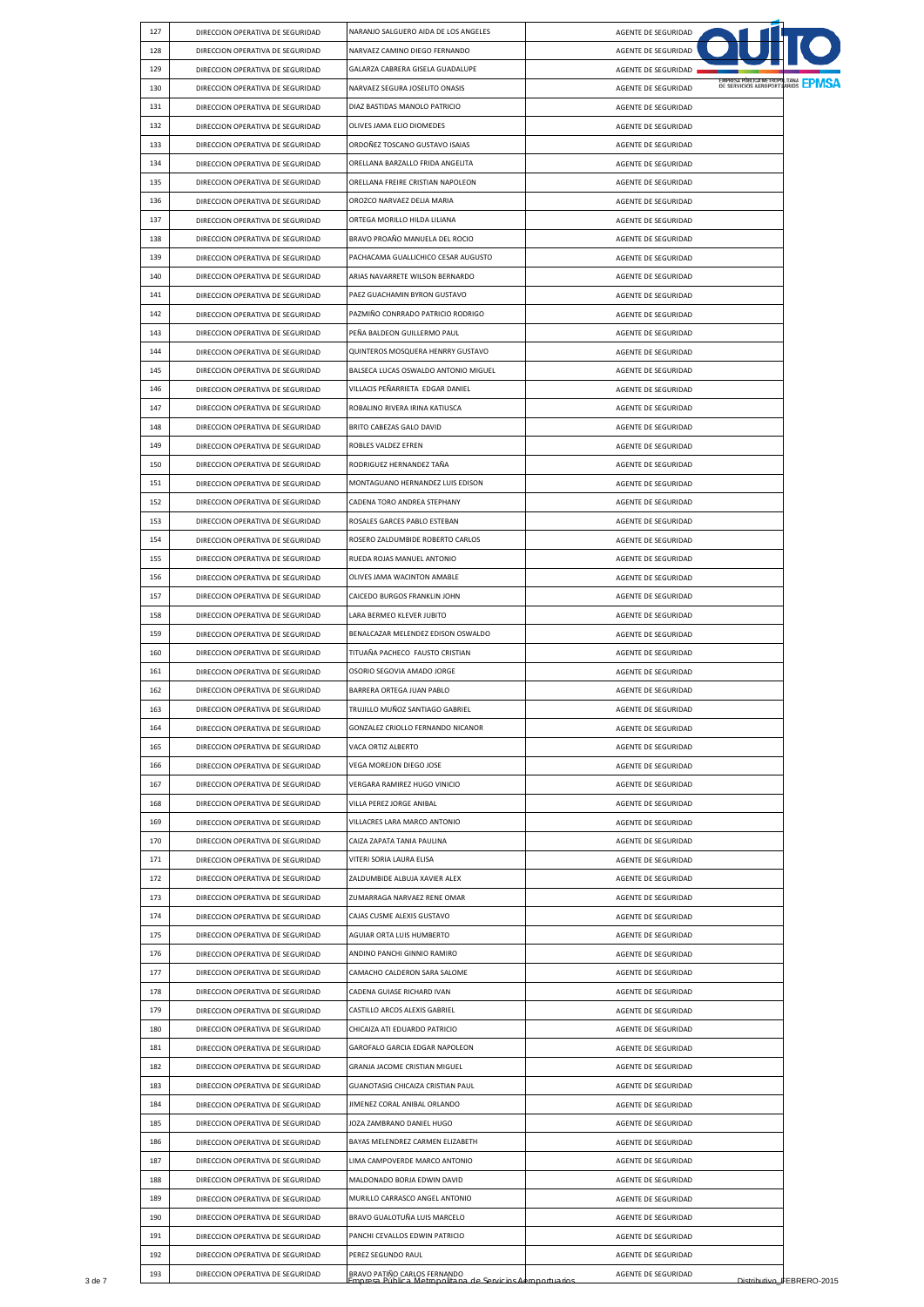|        | 194 | DIRECCION OPERATIVA DE SEGURIDAD | PLUAS ANCHUNDIA MODESTO BENANCIO                                                                | AGENTE DE SEGURIDAD                                      |                           |
|--------|-----|----------------------------------|-------------------------------------------------------------------------------------------------|----------------------------------------------------------|---------------------------|
|        | 195 | DIRECCION OPERATIVA DE SEGURIDAD | SEGOVIA BALDEZ DIEGO PATRICIO                                                                   | AGENTE DE SEGURIDAD                                      |                           |
|        | 196 | DIRECCION OPERATIVA DE SEGURIDAD | VERA CUSME MARIANO ERNESTO                                                                      | AGENTE DE SEGURIDAD                                      |                           |
|        | 197 | DIRECCION OPERATIVA DE SEGURIDAD | VERA VILELA YAJAIRA YADIRA                                                                      | DE SERVICIOS AEROPORTUARIOS EPMSA<br>AGENTE DE SEGURIDAD |                           |
|        | 198 | DIRECCION OPERATIVA DE SEGURIDAD | GUACHO MALDONADO JESSICA ELIZABETH                                                              | AGENTE DE SEGURIDAD                                      |                           |
|        | 199 | DIRECCION OPERATIVA DE SEGURIDAD | CALVA MONCAYO CRISTIAN YANDRY                                                                   | AGENTE DE SEGURIDAD                                      |                           |
|        | 200 | DIRECCION OPERATIVA DE SEGURIDAD | VILLEGAS REYES KARLA VIVIANA                                                                    | AGENTE DE SEGURIDAD                                      |                           |
|        | 201 | DIRECCION OPERATIVA DE SEGURIDAD | CARDENAS REVELO PEDRO OLIMPO                                                                    | AGENTE DE SEGURIDAD                                      |                           |
|        | 202 | DIRECCION OPERATIVA DE SEGURIDAD | CAMPOVERDE OCAMPOS LILIANA ISABEL                                                               | AGENTE DE SEGURIDAD                                      |                           |
|        | 203 | DIRECCION OPERATIVA DE SEGURIDAD | CANDO GUAJALA MELANIA ELIZABETH                                                                 | AGENTE DE SEGURIDAD                                      |                           |
|        | 204 | DIRECCION OPERATIVA DE SEGURIDAD | CANO GAHONA WILSON ANTONIO                                                                      | AGENTE DE SEGURIDAD                                      |                           |
|        | 205 | DIRECCION OPERATIVA DE SEGURIDAD | CAÑIZARES MORENO LUIS ALBERTO                                                                   | AGENTE DE SEGURIDAD                                      |                           |
|        | 206 | DIRECCION OPERATIVA DE SEGURIDAD | CARABAJO CARABAJO JENNY ISABEL                                                                  | AGENTE DE SEGURIDAD                                      |                           |
|        | 207 | DIRECCION OPERATIVA DE SEGURIDAD | CERVANTES VINOCUNGA CHRISTIAN VINICIO                                                           | AGENTE DE SEGURIDAD                                      |                           |
|        | 208 | DIRECCION OPERATIVA DE SEGURIDAD | CHALA MENDES KARINA VIVIANA                                                                     | AGENTE DE SEGURIDAD                                      |                           |
|        | 209 | DIRECCION OPERATIVA DE SEGURIDAD | CHAMORRO ARMIJOS JENNY FERNANDA                                                                 | AGENTE DE SEGURIDAD                                      |                           |
|        | 210 | DIRECCION OPERATIVA DE SEGURIDAD | CHARCOPA HURTADO CARMEN JESSICA                                                                 | AGENTE DE SEGURIDAD                                      |                           |
|        | 211 | DIRECCION OPERATIVA DE SEGURIDAD | CHIPANTIZA CARDENAS DORA ALEXANDRA                                                              | AGENTE DE SEGURIDAD                                      |                           |
|        | 212 | DIRECCION OPERATIVA DE SEGURIDAD | CORDOVA JARAMILLO WILMER FERNANDO                                                               | AGENTE DE SEGURIDAD                                      |                           |
|        | 213 | DIRECCION OPERATIVA DE SEGURIDAD | CRIOLLO PALACIOS GERMAN ORLANDO                                                                 | AGENTE DE SEGURIDAD                                      |                           |
|        | 214 | DIRECCION OPERATIVA DE SEGURIDAD | CUASES CHUMPI LILIANA MARIBEL                                                                   | AGENTE DE SEGURIDAD                                      |                           |
|        | 215 | DIRECCION OPERATIVA DE SEGURIDAD | CUENCA VEGA DIANA SOLEDAD                                                                       | AGENTE DE SEGURIDAD                                      |                           |
|        | 216 | DIRECCION OPERATIVA DE SEGURIDAD | CULQUI LEON PABLO ISRAEL                                                                        | AGENTE DE SEGURIDAD                                      |                           |
|        | 217 | DIRECCION OPERATIVA DE SEGURIDAD | DEFAZ TUPIZA DANIELA MARGOTH                                                                    | AGENTE DE SEGURIDAD                                      |                           |
|        |     |                                  |                                                                                                 |                                                          |                           |
|        | 218 | DIRECCION OPERATIVA DE SEGURIDAD | DIAZ MONTESDEOCA LILIAN NARCISA                                                                 | AGENTE DE SEGURIDAD                                      |                           |
|        | 219 | DIRECCION OPERATIVA DE SEGURIDAD | ECHANIQUE VACA CAROLINA ELIZABETH                                                               | AGENTE DE SEGURIDAD                                      |                           |
|        | 220 | DIRECCION OPERATIVA DE SEGURIDAD | ERAZO VILLACIS DIEGO JAVIER                                                                     | AGENTE DE SEGURIDAD                                      |                           |
|        | 221 | DIRECCION OPERATIVA DE SEGURIDAD | ESPINEL BENAVIDES DIEGO MAURICIO                                                                | AGENTE DE SEGURIDAD                                      |                           |
|        | 222 | DIRECCION OPERATIVA DE SEGURIDAD | ESPINOSA BORJA VICTOR PAUL                                                                      | AGENTE DE SEGURIDAD                                      |                           |
|        | 223 | DIRECCION OPERATIVA DE SEGURIDAD | ESPINOZA TENEDA LOURDES ALICIA                                                                  | AGENTE DE SEGURIDAD                                      |                           |
|        | 224 | DIRECCION OPERATIVA DE SEGURIDAD | ESTRADA BOADA PABLO JAVIER                                                                      | AGENTE DE SEGURIDAD                                      |                           |
|        | 225 | DIRECCION OPERATIVA DE SEGURIDAD | ESTRADA ULCO CARLOS ALBERTO                                                                     | AGENTE DE SEGURIDAD                                      |                           |
|        | 226 | DIRECCION OPERATIVA DE SEGURIDAD | CASTILLO CASTILLO MERCY ROSARIO                                                                 | AGENTE DE SEGURIDAD                                      |                           |
|        | 227 | DIRECCION OPERATIVA DE SEGURIDAD | GAIBOR MARTINEZ ANDREA GABRIELA                                                                 | AGENTE DE SEGURIDAD                                      |                           |
|        | 228 | DIRECCION OPERATIVA DE SEGURIDAD | GANCHOZO VALENCIA FREDDY GUSTAVO                                                                | AGENTE DE SEGURIDAD                                      |                           |
|        | 229 | DIRECCION OPERATIVA DE SEGURIDAD | GAVILANES BORJA WASHINGTON GENARO                                                               | AGENTE DE SEGURIDAD                                      |                           |
|        | 230 | DIRECCION OPERATIVA DE SEGURIDAD | GAVILANES ALTAMIRANO STEVEN SANTIAGO                                                            | AGENTE DE SEGURIDAD                                      |                           |
|        | 231 | DIRECCION OPERATIVA DE SEGURIDAD | CORNEJO VECILLA MARIA LORENA                                                                    | AGENTE DE SEGURIDAD                                      |                           |
|        | 232 | DIRECCION OPERATIVA DE SEGURIDAD | GRUEZO JURADO LUCETY PATRICIA                                                                   | AGENTE DE SEGURIDAD                                      |                           |
|        | 233 | DIRECCION OPERATIVA DE SEGURIDAD | GUACHAMIN CUSHQUI MARITZA ANGELICA                                                              | AGENTE DE SEGURIDAD                                      |                           |
|        | 234 | DIRECCION OPERATIVA DE SEGURIDAD | GUAMAN CAJO WASHINGTON RAMIRO                                                                   | AGENTE DE SEGURIDAD                                      |                           |
|        | 235 | DIRECCION OPERATIVA DE SEGURIDAD | GUAMAN CELI DIEGO JAVIER                                                                        | AGENTE DE SEGURIDAD                                      |                           |
|        | 236 | DIRECCION OPERATIVA DE SEGURIDAD | GUAMAN LUCIO NESTOR AURELIO                                                                     | AGENTE DE SEGURIDAD                                      |                           |
|        | 237 | DIRECCION OPERATIVA DE SEGURIDAD | CORREA CORREA MILTON MANUEL                                                                     | AGENTE DE SEGURIDAD                                      |                           |
|        | 238 | DIRECCION OPERATIVA DE SEGURIDAD | GUAÑUNA SIMBAÑA JEANNETH ALEXANDRA                                                              | AGENTE DE SEGURIDAD                                      |                           |
|        | 239 | DIRECCION OPERATIVA DE SEGURIDAD | HERNANDEZ AVALOS LEONARDO JOSE                                                                  | AGENTE DE SEGURIDAD                                      |                           |
|        | 240 |                                  | HERRERA HERRERA ZARA LORENA                                                                     |                                                          |                           |
|        |     | DIRECCION OPERATIVA DE SEGURIDAD |                                                                                                 | AGENTE DE SEGURIDAD                                      |                           |
|        | 241 | DIRECCION OPERATIVA DE SEGURIDAD | FARINANGO CHUSHIG JAIME ROBERTO                                                                 | AGENTE DE SEGURIDAD                                      |                           |
|        | 242 | DIRECCION OPERATIVA DE SEGURIDAD | JACOME VINUEZA LUIS HUMBERTO                                                                    | AGENTE DE SEGURIDAD                                      |                           |
|        | 243 | DIRECCION OPERATIVA DE SEGURIDAD | JARAMILLO SANCHEZ ROBERTO JAVIER                                                                | AGENTE DE SEGURIDAD                                      |                           |
|        | 244 | DIRECCION OPERATIVA DE SEGURIDAD | JARAMILLO VALAREZO FULTON VICENTE                                                               | AGENTE DE SEGURIDAD                                      |                           |
|        | 245 | DIRECCION OPERATIVA DE SEGURIDAD | LARCO PEREZ ALEXANDER FABRICIO                                                                  | AGENTE DE SEGURIDAD                                      |                           |
|        | 246 | DIRECCION OPERATIVA DE SEGURIDAD | LEIVA NEGRETE ANDRES MARCELO                                                                    | AGENTE DE SEGURIDAD                                      |                           |
|        | 247 | DIRECCION OPERATIVA DE SEGURIDAD | GARCIA OROSCO ALEXANDRA ELIZABETH                                                               | AGENTE DE SEGURIDAD                                      |                           |
|        | 248 | DIRECCION OPERATIVA DE SEGURIDAD | LEON DELGADO EDISON VINICIO                                                                     | AGENTE DE SEGURIDAD                                      |                           |
|        | 249 | DIRECCION OPERATIVA DE SEGURIDAD | LLUMIQUINGA CAJAMARCA LUIS HUMBERTO                                                             | AGENTE DE SEGURIDAD                                      |                           |
|        | 250 | DIRECCION OPERATIVA DE SEGURIDAD | LOPEZ CARRION SEGUNDO ROBERTO                                                                   | AGENTE DE SEGURIDAD                                      |                           |
|        | 251 | DIRECCION OPERATIVA DE SEGURIDAD | LUCERO CHALACAN GANDY VLADIMIR                                                                  | AGENTE DE SEGURIDAD                                      |                           |
|        | 252 | DIRECCION OPERATIVA DE SEGURIDAD | MACAS SUING PIEDAD BEATRIZ                                                                      | AGENTE DE SEGURIDAD                                      |                           |
|        | 253 | DIRECCION OPERATIVA DE SEGURIDAD | MAIGUA ANCHATUÑA EDISON ENRIQUE                                                                 | AGENTE DE SEGURIDAD                                      |                           |
|        | 254 | DIRECCION OPERATIVA DE SEGURIDAD | MALES REYES NATALIA YOLANDA                                                                     | AGENTE DE SEGURIDAD                                      |                           |
|        | 255 | DIRECCION OPERATIVA DE SEGURIDAD | MALLIQUINGA OCHOA MARIA BEATRIZ                                                                 | AGENTE DE SEGURIDAD                                      |                           |
|        | 256 | DIRECCION OPERATIVA DE SEGURIDAD | GOMEZ AZA DIEGO ALEJANDRO                                                                       | AGENTE DE SEGURIDAD                                      |                           |
|        | 257 | DIRECCION OPERATIVA DE SEGURIDAD | MEJIA PEREZ HUGO XAVIER                                                                         | AGENTE DE SEGURIDAD                                      |                           |
|        | 258 | DIRECCION OPERATIVA DE SEGURIDAD | MENENDEZ GARZON JOSE IGNACIO                                                                    | AGENTE DE SEGURIDAD                                      |                           |
|        | 259 | DIRECCION OPERATIVA DE SEGURIDAD | MERA BUCHELI EDWIN ORLANDO                                                                      | AGENTE DE SEGURIDAD                                      |                           |
|        | 260 | DIRECCION OPERATIVA DE SEGURIDAD | MESIAS IDROBO ANDRES PAUL<br>Empresa Príb <u>lica Metropolitana de Servicios Aeroportuarios</u> | AGENTE DE SEGURIDAD                                      |                           |
| 4 de 7 |     |                                  |                                                                                                 |                                                          | Distributivo_FEBRERO-2015 |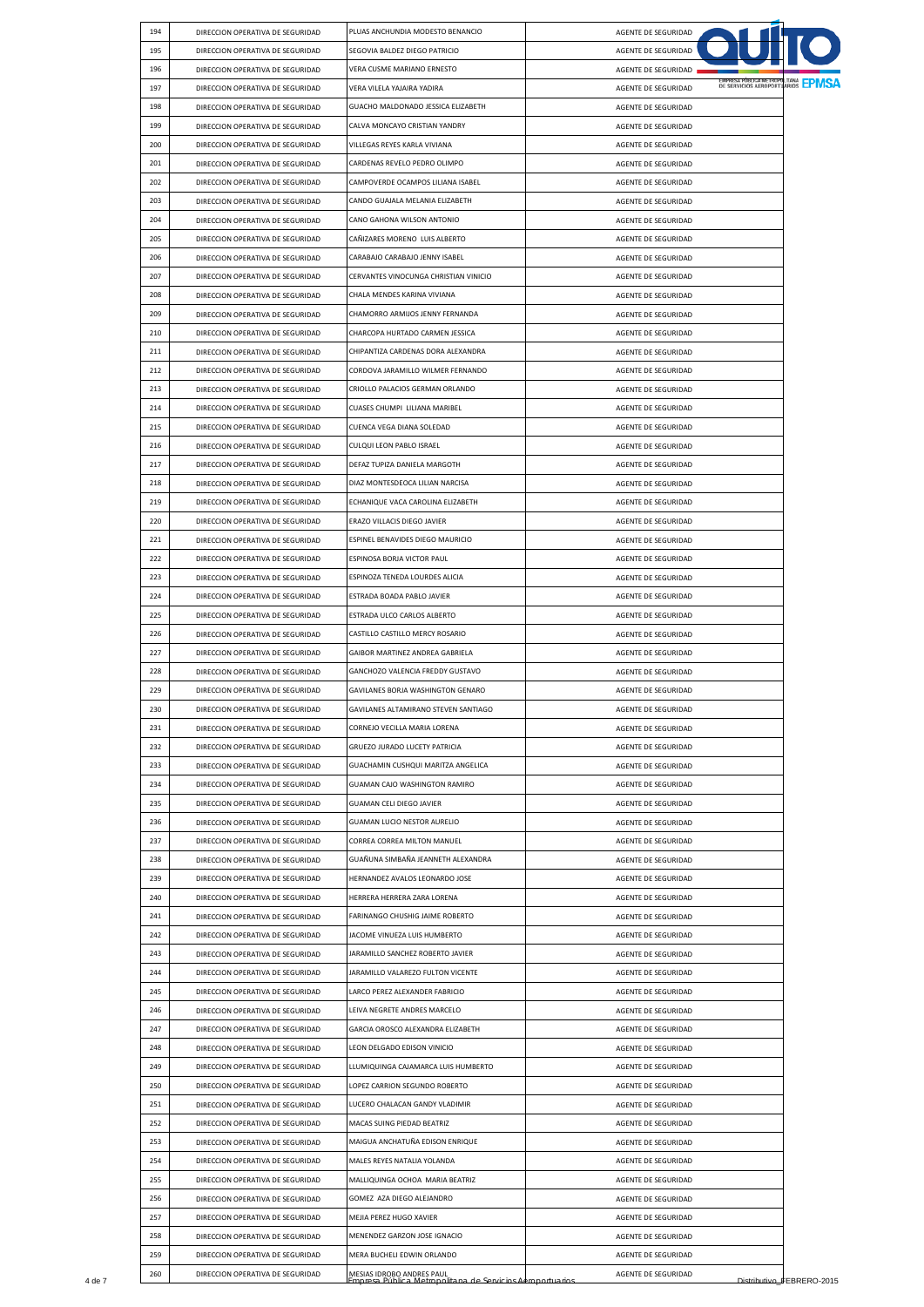| 261 | DIRECCION OPERATIVA DE SEGURIDAD                                     | MIER FELIX RODRIGO XAVIER                                                                       | AGENTE DE SEGURIDAD                                        |                           |
|-----|----------------------------------------------------------------------|-------------------------------------------------------------------------------------------------|------------------------------------------------------------|---------------------------|
| 262 | DIRECCION OPERATIVA DE SEGURIDAD                                     | GONZALEZ RIVERA MAXIMILIANO EFRAIN                                                              | AGENTE DE SEGURIDAD                                        |                           |
| 263 | DIRECCION OPERATIVA DE SEGURIDAD                                     | MONDRAGON MARTINEZ ANTONIO RODRIGO                                                              | AGENTE DE SEGURIDAD                                        |                           |
| 264 | DIRECCION OPERATIVA DE SEGURIDAD                                     | MORENO JARA ROBERTO FERNANDO                                                                    | ENTRESA PUBLICA METROPOLITANA EPMSA<br>AGENTE DE SEGURIDAD |                           |
| 265 | DIRECCION OPERATIVA DE SEGURIDAD                                     | MOSCOSO PEREZ ESTEBAN FRANCISCO                                                                 | AGENTE DE SEGURIDAD                                        |                           |
| 266 | DIRECCION OPERATIVA DE SEGURIDAD                                     | GUAYANLEMA CARANGUAY DIANA CAROLINA                                                             | AGENTE DE SEGURIDAD                                        |                           |
| 267 | DIRECCION OPERATIVA DE SEGURIDAD                                     | NARVAEZ ORQUERA CRISTINA DANIELA                                                                | AGENTE DE SEGURIDAD                                        |                           |
| 268 | DIRECCION OPERATIVA DE SEGURIDAD                                     | NARVAEZ PONCE WILLIAM ROBERTO                                                                   | AGENTE DE SEGURIDAD                                        |                           |
| 269 | DIRECCION OPERATIVA DE SEGURIDAD                                     | ÑACATO SISALEMA JUAN CARLOS                                                                     | AGENTE DE SEGURIDAD                                        |                           |
| 270 | DIRECCION OPERATIVA DE SEGURIDAD                                     | OJEDA PAUCAR STALIN DAVID                                                                       | AGENTE DE SEGURIDAD                                        |                           |
| 271 | DIRECCION OPERATIVA DE SEGURIDAD                                     | PADILLA ARBOLEDA CESAR AUGUSTO                                                                  | AGENTE DE SEGURIDAD                                        |                           |
| 272 | DIRECCION OPERATIVA DE SEGURIDAD                                     | PAREDES GORDILLO LUIS ALFREDO                                                                   | AGENTE DE SEGURIDAD                                        |                           |
| 273 | DIRECCION OPERATIVA DE SEGURIDAD                                     | PASTAZ PILLAJO ALEXANDRA MARGARITA                                                              | AGENTE DE SEGURIDAD                                        |                           |
| 274 | DIRECCION OPERATIVA DE SEGURIDAD                                     | PAZMIÑO LEON JORGE ENRIQUE                                                                      | AGENTE DE SEGURIDAD                                        |                           |
| 275 | DIRECCION OPERATIVA DE SEGURIDAD                                     | PAZMIÑO LOOR MARIA AUXILIADORA                                                                  | AGENTE DE SEGURIDAD                                        |                           |
| 276 | DIRECCION OPERATIVA DE SEGURIDAD                                     | PEREZ MERO JOSEPE ESTEBAN                                                                       | AGENTE DE SEGURIDAD                                        |                           |
| 277 | DIRECCION OPERATIVA DE SEGURIDAD                                     | PEREZ PARRA LEOPOLDO STALIN                                                                     | AGENTE DE SEGURIDAD                                        |                           |
| 278 | DIRECCION OPERATIVA DE SEGURIDAD                                     | PILA PINANGO JOSE SANTOS                                                                        | AGENTE DE SEGURIDAD                                        |                           |
| 279 | DIRECCION OPERATIVA DE SEGURIDAD                                     | PILCA JULIO JAVIER ANTONIO                                                                      | AGENTE DE SEGURIDAD                                        |                           |
| 280 | DIRECCION OPERATIVA DE SEGURIDAD                                     | PILLAJO CHUMAÑA FREDDY FERNANDO                                                                 | AGENTE DE SEGURIDAD                                        |                           |
| 281 | DIRECCION OPERATIVA DE SEGURIDAD                                     | PINCAY SOLEDISPA GUADALUPE DEL CONSUELO                                                         | AGENTE DE SEGURIDAD                                        |                           |
| 282 | DIRECCION OPERATIVA DE SEGURIDAD                                     | PONCE MOSCOSO HUGO SANTIAGO                                                                     | AGENTE DE SEGURIDAD                                        |                           |
| 283 | DIRECCION OPERATIVA DE SEGURIDAD                                     | POVEDA VITERI CRISTINA ELIZABETH                                                                | AGENTE DE SEGURIDAD                                        |                           |
| 284 | DIRECCION OPERATIVA DE SEGURIDAD                                     | QUILUMBA CEVALLOS LUIS HUMBERTO                                                                 | AGENTE DE SEGURIDAD                                        |                           |
| 285 | DIRECCION OPERATIVA DE SEGURIDAD                                     | HUERA ALVAREZ ROSA LILIANA                                                                      | AGENTE DE SEGURIDAD                                        |                           |
| 286 | DIRECCION OPERATIVA DE SEGURIDAD                                     | QUIMBITA PIEDRA LUIS GONZALO                                                                    | AGENTE DE SEGURIDAD                                        |                           |
| 287 | DIRECCION OPERATIVA DE SEGURIDAD                                     | QUINCHIGUANGO QUINAHUANO WILIAN ARMANDO                                                         | AGENTE DE SEGURIDAD                                        |                           |
| 288 | DIRECCION OPERATIVA DE SEGURIDAD                                     | QUISPE TITUAÑA GALO MEDARDO                                                                     | AGENTE DE SEGURIDAD                                        |                           |
| 289 | DIRECCION OPERATIVA DE SEGURIDAD                                     | RAMIREZ NOBOA CESAR GUSTAVO                                                                     | AGENTE DE SEGURIDAD                                        |                           |
| 290 | DIRECCION OPERATIVA DE SEGURIDAD                                     | REAL GUAMAN MEDARDO PATRICIO                                                                    | AGENTE DE SEGURIDAD                                        |                           |
| 291 | DIRECCION OPERATIVA DE SEGURIDAD                                     | RENGIFO MARIN RITA ALEXANDRA                                                                    | AGENTE DE SEGURIDAD                                        |                           |
| 292 |                                                                      | REYES RODAS INDIRA ELOISA                                                                       |                                                            |                           |
| 293 | DIRECCION OPERATIVA DE SEGURIDAD<br>DIRECCION OPERATIVA DE SEGURIDAD |                                                                                                 | AGENTE DE SEGURIDAD                                        |                           |
| 294 | DIRECCION OPERATIVA DE SEGURIDAD                                     | RIERA JIMENEZ JORGE ESTUARDO<br>MICHILENA ZAPATA LUIS XAVIER                                    | AGENTE DE SEGURIDAD                                        |                           |
| 295 |                                                                      | RODRIGUEZ CHAVEZ GASTERLU ARACELY                                                               | AGENTE DE SEGURIDAD                                        |                           |
| 296 | DIRECCION OPERATIVA DE SEGURIDAD<br>DIRECCION OPERATIVA DE SEGURIDAD | RODRIGUEZ RODRIGUEZ WILLIAM EFREN                                                               | AGENTE DE SEGURIDAD<br>AGENTE DE SEGURIDAD                 |                           |
| 297 | DIRECCION OPERATIVA DE SEGURIDAD                                     | ROMAN RIOS WASHINGTON PAUL                                                                      |                                                            |                           |
| 298 |                                                                      |                                                                                                 | AGENTE DE SEGURIDAD                                        |                           |
|     | DIRECCION OPERATIVA DE SEGURIDAD                                     | ROMERO GARCIA ALEXI DANILO                                                                      | AGENTE DE SEGURIDAD                                        |                           |
| 299 | DIRECCION OPERATIVA DE SEGURIDAD                                     | SALAZAR RUALES EDGUIN FERNANDO                                                                  | AGENTE DE SEGURIDAD                                        |                           |
| 300 | DIRECCION OPERATIVA DE SEGURIDAD                                     | OROZCO ATIAJA OSWALDO RICARDO                                                                   | AGENTE DE SEGURIDAD                                        |                           |
| 301 | DIRECCION OPERATIVA DE SEGURIDAD                                     | SANCHEZ HARO PAOLA VANESSA                                                                      | AGENTE DE SEGURIDAD                                        |                           |
| 302 | DIRECCION OPERATIVA DE SEGURIDAD                                     | SANTACRUZ ESPINOZA JOSE LEONCIO                                                                 | AGENTE DE SEGURIDAD                                        |                           |
| 303 | DIRECCION OPERATIVA DE SEGURIDAD                                     | SANTAMARIA BURGOS PABLO MARCELO                                                                 | AGENTE DE SEGURIDAD                                        |                           |
| 304 | DIRECCION OPERATIVA DE SEGURIDAD                                     | SANTILLAN ANDRADE JOSELYN TAMARA                                                                | AGENTE DE SEGURIDAD                                        |                           |
| 305 | DIRECCION OPERATIVA DE SEGURIDAD                                     | SANTOLIVA SUASNAVAS CARLOS RAMIRO                                                               | AGENTE DE SEGURIDAD                                        |                           |
| 306 | DIRECCION OPERATIVA DE SEGURIDAD                                     | SIMBAÑA SARAGOSIN MYRIAN JEANNETH                                                               | AGENTE DE SEGURIDAD                                        |                           |
| 307 | DIRECCION OPERATIVA DE SEGURIDAD                                     | SOLEDISPA CHELE RAFAEL AUGUSTO                                                                  | AGENTE DE SEGURIDAD                                        |                           |
| 308 | DIRECCION OPERATIVA DE SEGURIDAD                                     | SORIA VIZUETE ANDRES GERARDO                                                                    | AGENTE DE SEGURIDAD                                        |                           |
| 309 | DIRECCION OPERATIVA DE SEGURIDAD                                     | SUASNAVAS SILVA CARLOS ALBERTO                                                                  | AGENTE DE SEGURIDAD                                        |                           |
| 310 | DIRECCION OPERATIVA DE SEGURIDAD                                     | SUNTAXI OLMEDO EVELIN SOLEDAD                                                                   | AGENTE DE SEGURIDAD                                        |                           |
| 311 | DIRECCION OPERATIVA DE SEGURIDAD                                     | TACO ÑACATO JORGE ANIBAL                                                                        | AGENTE DE SEGURIDAD                                        |                           |
| 312 | DIRECCION OPERATIVA DE SEGURIDAD                                     | TANDAYAMO CAZA WENDY ALEXANDRA                                                                  | AGENTE DE SEGURIDAD                                        |                           |
| 313 | DIRECCION OPERATIVA DE SEGURIDAD                                     | TAPIA DIAZ DANNY RAMIRO                                                                         | AGENTE DE SEGURIDAD                                        |                           |
| 314 | DIRECCION OPERATIVA DE SEGURIDAD                                     | TASIGUANO MATUTE EBELIN PATRICIA                                                                | AGENTE DE SEGURIDAD                                        |                           |
| 315 | DIRECCION OPERATIVA DE SEGURIDAD                                     | TEQUIZ ORTEGA LILIANA GRACIELA                                                                  | AGENTE DE SEGURIDAD                                        |                           |
| 316 | DIRECCION OPERATIVA DE SEGURIDAD                                     | TOAPANTA GARRIDO JUAN GABRIEL                                                                   | AGENTE DE SEGURIDAD                                        |                           |
| 317 | DIRECCION OPERATIVA DE SEGURIDAD                                     | TOPON SALINAS ANDRES ROBERTO                                                                    | AGENTE DE SEGURIDAD                                        |                           |
| 318 | DIRECCION OPERATIVA DE SEGURIDAD                                     | TORRES ROBLES DANNY LEONARDO                                                                    | AGENTE DE SEGURIDAD                                        |                           |
| 319 | DIRECCION OPERATIVA DE SEGURIDAD                                     | VALAREZO CARPIO MARIA JOSE                                                                      | AGENTE DE SEGURIDAD                                        |                           |
| 320 | DIRECCION OPERATIVA DE SEGURIDAD                                     | VALDIVIESO PAREDES ANA MARIA                                                                    | AGENTE DE SEGURIDAD                                        |                           |
| 321 | DIRECCION OPERATIVA DE SEGURIDAD                                     | VALENCIA MACIAS EFREN ENRIQUE                                                                   | AGENTE DE SEGURIDAD                                        |                           |
| 322 | DIRECCION OPERATIVA DE SEGURIDAD                                     | VALENZUELA PEREZ CARLOS ARTURO                                                                  | AGENTE DE SEGURIDAD                                        |                           |
| 323 | DIRECCION OPERATIVA DE SEGURIDAD                                     | PADILLA VALENCIA ALEXANDER GABRIEL                                                              | AGENTE DE SEGURIDAD                                        |                           |
| 324 | DIRECCION OPERATIVA DE SEGURIDAD                                     | VASCONEZ CUBERO JORGE ERNESTO                                                                   | AGENTE DE SEGURIDAD                                        |                           |
| 325 | DIRECCION OPERATIVA DE SEGURIDAD                                     | VASCONEZ MELENDEZ MIRIAN MARIBEL                                                                | AGENTE DE SEGURIDAD                                        |                           |
| 326 | DIRECCION OPERATIVA DE SEGURIDAD                                     | VELASTEGUI TORRES FERNANDO ANDRES                                                               | AGENTE DE SEGURIDAD                                        |                           |
| 327 | DIRECCION OPERATIVA DE SEGURIDAD                                     | .<br>VELEZ JACOME JESSICA CAROLINA<br>Empresa Pública Metropolitana de Servicios Aeroportuarios | AGENTE DE SEGURIDAD                                        |                           |
|     |                                                                      |                                                                                                 |                                                            | Distributivo_FEBRERO-2015 |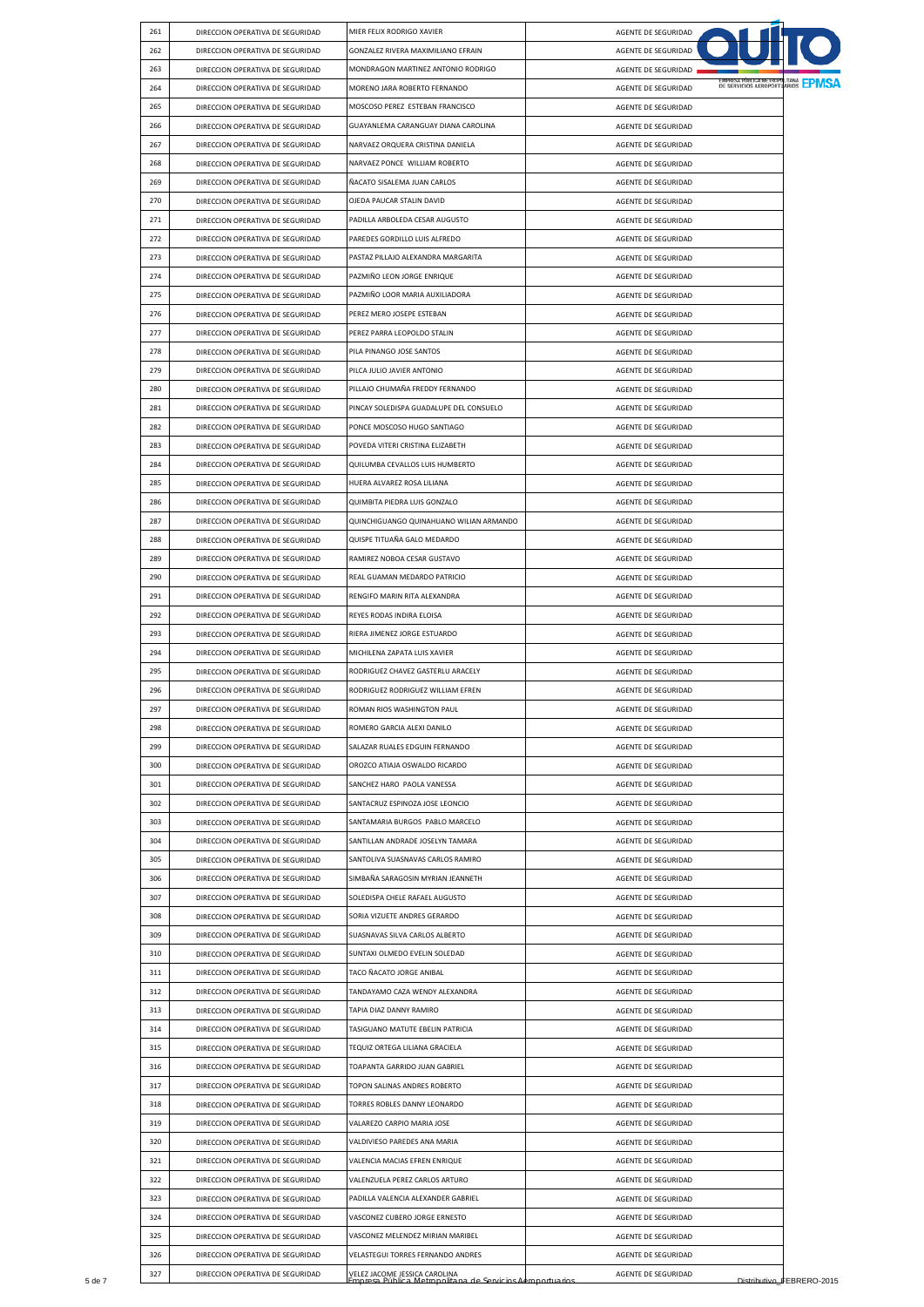| 328 | DIRECCION OPERATIVA DE SEGURIDAD                       | VERA BARRE PEDRO MIGUEL                                | AGENTE DE SEGURIDAD                                             |
|-----|--------------------------------------------------------|--------------------------------------------------------|-----------------------------------------------------------------|
| 329 | DIRECCION OPERATIVA DE SEGURIDAD                       | VINUEZA JARAMILLO MARIA BELEN                          | AGENTE DE SEGURIDAD                                             |
| 330 | DIRECCION OPERATIVA DE SEGURIDAD                       | YANEZ IBARRA RUBEN DARIO                               | AGENTE DE SEGURIDAD                                             |
| 331 | DIRECCION OPERATIVA DE SEGURIDAD                       | YANEZ MOSQUERA CARLOS ALBERTO                          | DE SERVICIOS AEROPORTUARIOS <b>LPMSA</b><br>AGENTE DE SEGURIDAD |
| 332 | DIRECCION OPERATIVA DE SEGURIDAD                       | YEPEZ ATIENCIA ANDREA MICHELLE                         | AGENTE DE SEGURIDAD                                             |
| 333 | DIRECCION OPERATIVA DE SEGURIDAD                       | ZALDUMBIDE VIZCAINO JOSE DANIEL                        | AGENTE DE SEGURIDAD                                             |
| 334 | DIRECCION OPERATIVA DE SEGURIDAD                       | ZABALA CALDERON CHRISTIAN DAVID                        | AGENTE DE SEGURIDAD                                             |
| 335 | DIRECCION OPERATIVA DE SEGURIDAD                       | ZAMBRANO JARAMILLO DIANA KAROLINA                      | AGENTE DE SEGURIDAD                                             |
| 336 | DIRECCION OPERATIVA DE SEGURIDAD                       | ZAPATA CHAVEZ ABRAHAN DAVID                            | AGENTE DE SEGURIDAD                                             |
|     |                                                        |                                                        |                                                                 |
| 337 | DIRECCION OPERATIVA DE SEGURIDAD                       | ZUÑIGA BUSTAMANTE HECTOR LUIS                          | AGENTE DE SEGURIDAD                                             |
| 338 | DIRECCION OPERATIVA DE SEGURIDAD                       | RAMIREZ GONZALEZ ROXANNA MABEL                         | AGENTE DE SEGURIDAD                                             |
| 339 | DIRECCION OPERATIVA DE SEGURIDAD                       | ROMERO TIPAN LEONARDO ANDRES                           | AGENTE DE SEGURIDAD                                             |
| 340 | DIRECCION OPERATIVA DE SEGURIDAD                       | RUIZ FARIAS MAYCO SEGUNDO                              | AGENTE DE SEGURIDAD                                             |
| 341 | DIRECCION OPERATIVA DE SEGURIDAD                       | SANDOVAL LECHON CARMEN MELIDA                          | AGENTE DE SEGURIDAD                                             |
| 342 | DIRECCION OPERATIVA DE SEGURIDAD                       | TOAPAXI CHICAIZA MIGUEL ANGEL                          | AGENTE DE SEGURIDAD                                             |
| 343 | DIRECCION OPERATIVA DE SEGURIDAD                       | VASCONEZ VILLALTA DELIA GABRIELA                       | AGENTE DE SEGURIDAD                                             |
| 344 | DIRECCION OPERATIVA DE SEGURIDAD                       | YAGUAPAZ MALES ANA ALICIA                              | AGENTE DE SEGURIDAD                                             |
| 345 | DIRECCION OPERATIVA DE SEGURIDAD                       | RAMOS ABAD JUAN CARLOS                                 | AGENTE DE SEGURIDAD                                             |
|     |                                                        |                                                        |                                                                 |
|     |                                                        | PROCESOS DESCONCENTRADOS                               |                                                                 |
|     | "No aplica" La EPMSA no tiene procesos desconcentrados | "No aplica" La EPMSA no tiene procesos desconcentrados | "No aplica" La EPMSA no tiene procesos desconcentrados          |
|     | "No aplica" La EPMSA no tiene procesos desconcentrados | "No aplica" La EPMSA no tiene procesos desconcentrados | "No aplica" La EPMSA no tiene procesos desconcentrados          |
|     | "No aplica" La EPMSA no tiene procesos desconcentrados | "No aplica" La EPMSA no tiene procesos desconcentrados | "No aplica" La EPMSA no tiene procesos desconcentrados          |
|     | "No aplica" La EPMSA no tiene procesos desconcentrados | "No aplica" La EPMSA no tiene procesos desconcentrados | "No aplica" La EPMSA no tiene procesos desconcentrados          |
|     |                                                        | <b>ASESORÍAS / NIVEL DE APOYO</b>                      |                                                                 |
| 346 | AUDITORIA INTERNA                                      | LUZURIAGA RODRIGUEZ BYRON GERMAN                       | AUDITOR INTERNO                                                 |
| 347 | AUDITORIA INTERNA                                      | TERAN ANDINO EDGAR HUMBERTO                            | ASISTENTE DE AUDITORIA INTERNA                                  |
| 348 | <b>GERENCIA JURÍDICA</b>                               | CALAHORRANO LATORRE EDISON RAMIRO                      | <b>GERENTE JURIDICO</b>                                         |
|     |                                                        |                                                        |                                                                 |
| 349 | <b>GERENCIA JURÍDICA</b>                               | PADRON PALACIOS IRENE PATRICIA                         | ANALISTA JURIDICO 3                                             |
| 350 | GERENCIA JURÍDICA                                      | DOMINGUEZ SOSA DAFNE                                   | ANALISTA JURIDICO 2                                             |
| 351 | <b>GERENCIA JURÍDICA</b>                               | RODRIGUEZ NAVARRETE EDISON RENE                        | ANALISTA JURIDICO 3                                             |
| 352 | GERENCIA DE PLANIFICACIÓN Y DESARROLLO                 | NUÑEZ GARCIA JOSE ROBERTO                              | GERENTE DE PLANIFICACIÓN Y DESARROLLO                           |
| 353 | COMUNICACION SOCIAL Y RELACIONAMIENTO<br>INSTITUCIONAL | VALLEJO PAZ ANA ISABEL                                 | COMUNICADORA SOCIAL                                             |
| 354 | GERENCIA ADMINISTRATIVA FINANCIERA                     | SANCHEZ VILLACIS CATALINA DE LOS ANGELES               | GERENTE ADMINISTRATIVO FINANCIERO                               |
| 355 | DIRECCIÓN FINANCIERA                                   | ORTEGA UNDA HECTOR BOLIVAR                             | DIRECTOR FINANCIERO                                             |
| 356 | DIRECCIÓN FINANCIERA                                   | SANTAMARIA CHICO MARTHA LUCIA                          | <b>ASISTENTE FINANCIERA</b>                                     |
|     |                                                        |                                                        |                                                                 |
| 357 | DIRECCIÓN FINANCIERA                                   | FREILE ARAUZ NANCY XIMENA                              | ESPECIALISTA EN PRESUPUESTO                                     |
| 358 | DIRECCIÓN FINANCIERA                                   | CHICAIZA AGUAS NANCY PATRICIA                          | CONTADORA                                                       |
| 359 | DIRECCIÓN FINANCIERA                                   | CARRILLO TIPANLUISA MARIA CECILIA                      | TESOREROA                                                       |
| 360 | DIRECCIÓN FINANCIERA                                   | FACTOS AGUILAR DANIELA CAROLINA                        | ASISTENTE DE CONTABILIDAD                                       |
| 361 | DIRECCIÓN FINANCIERA                                   | PAUCAR SUNTAXI GABRIELA ESTEFANIA                      | SECRETARIA                                                      |
| 362 | DIRECCIÓN TALENTO HUMANO                               | SOTOMAYOR SOTOMAYOR SOLEDAD ALEXANDRA                  | DIRECTORA DE TALENTO HUMANO                                     |
| 363 | DIRECCIÓN TALENTO HUMANO                               | VARGAS RENTERIA EDGAR LEONARDO                         | ANALISTA TALENTO HUMANO 3                                       |
| 364 | DIRECCIÓN TALENTO HUMANO                               | NAVARRETE FELIX TERESA KARINA                          | ANALISTA TALENTO HUMANO 2                                       |
| 365 | DIRECCIÓN TALENTO HUMANO                               | MUÑOZ VARGAS JHONNY RAUL                               | SECRETARIO DE TALENTO HUMANO                                    |
| 366 | DIRECCIÓN TALENTO HUMANO                               | GUALOTO SIMBAÑA DORIS MAYRA                            | ANALISTA DE NÓMINA                                              |
|     |                                                        |                                                        |                                                                 |
| 367 | DIRECCIÓN TALENTO HUMANO                               | TOBAR ARBOLEDA PATRICIA ANABEL                         | TRABAJADORA SOCIAL                                              |
| 368 | DIRECCIÓN TALENTO HUMANO                               | HIDROBO COELLO JUAN FERNANDO                           | MEDICO 8HD                                                      |
| 369 | DIRECCIÓN TALENTO HUMANO                               | GER ROBLES MIRIAN JEANETH                              | TÉCNICO DE SALUD Y SEGURIDAD OCUPACIONAL                        |
| 370 | DIRECCIÓN ADMINISTRATIVA                               | ENRIQUEZ ZARRIA GUILLERMO LEONARDO                     | DIRECTOR ADMINISTRATIVO                                         |
| 371 | DIRECCIÓN ADMINISTRATIVA                               | MERINO DARQUEA MARICRUZ                                | ASISTENTE DE COMPRAS PÚBLICAS                                   |
| 372 | DIRECCIÓN ADMINISTRATIVA                               | VINUEZA ROSERO ANDREA KAROLINA                         | ASISTENTE DE COMPRAS PÚBLICAS                                   |
| 373 | DIRECCIÓN ADMINISTRATIVA                               | ROMERO SALAZAR CARLOS FERNANDO                         | SECREATRIO DE ACTIVOS FIJOS                                     |
| 374 | DIRECCIÓN ADMINISTRATIVA                               | VILLA ALFONSO DAMARYS DE LA CARIDAD                    | ANALISTA DE DOCUMENTACIÓN Y ARCHIVO                             |
| 375 | DIRECCIÓN ADMINISTRATIVA                               | OCAMPO OCAMPO JESSICA YAHAYRA                          | RECEPCIONISTA                                                   |
|     |                                                        |                                                        |                                                                 |
| 376 | DIRECCIÓN ADMINISTRATIVA                               | PAZMIÑO GALARZA AMPARO ELIZABETH                       | RECEPCIONISTA                                                   |
| 377 | DIRECCIÓN ADMINISTRATIVA                               | NUÑEZ CARRION EMILIA DE LOS ANGELES                    | ASISTENTE DIRECCIÓN ADMINISTRATIVA                              |
| 378 | DIRECCIÓN ADMINISTRATIVA                               | LASSO CARMONA JOSE GERARDO                             | SECRETARIO DIRECCIÓN ADMINISTRATIVA                             |
| 379 | DIRECCIÓN ADMINISTRATIVA                               | VALLEJO PEÑAFIEL PABLO EMILIO                          | <b>AUXILIAR DE SERVICIOS</b>                                    |
| 380 | DIRECCIÓN ADMINISTRATIVA                               | MATAMOROS AGUIRRE RUTH AMPARITO                        | AUXILIAR DE SERVICIOS                                           |
| 381 | DIRECCIÓN ADMINISTRATIVA                               | TORRES GALAN SANDRA LUCIA                              | AUXILIAR DE SERVICIOS                                           |
|     |                                                        |                                                        | CONDUCTOR INSTITUCIONAL                                         |
| 382 | DIRECCIÓN ADMINISTRATIVA                               | GARCIA ESPINOSA EDGAR ESTUARDO                         |                                                                 |
| 383 |                                                        | GUASUMBA GUALLICHICO JORGE FABIAN                      |                                                                 |
|     | DIRECCIÓN ADMINISTRATIVA                               |                                                        | CONDUCTOR INSTITUCIONAL                                         |
| 384 | DIRECCIÓN ADMINISTRATIVA                               | PAILLACHO CACHAGO RENAN ALCIBAR                        | CONDUCTOR INSTITUCIONAL                                         |
| 385 | DIRECCIÓN ADMINISTRATIVA                               | VASQUEZ MOSQUERA LUIS ROLANDO                          | CONDUCTOR INSTITUCIONAL                                         |
| 386 | DIRECCIÓN ADMINISTRATIVA                               | OÑA ALMEIDA ESTEVEN YOVANI                             | CONDUCTOR INSTITUCIONAL                                         |
| 387 | DIRECCIÓN ADMINISTRATIVA                               | MILES VIVANCO EDGAR EFREN                              | CONDUCTOR INSTITUCIONAL                                         |